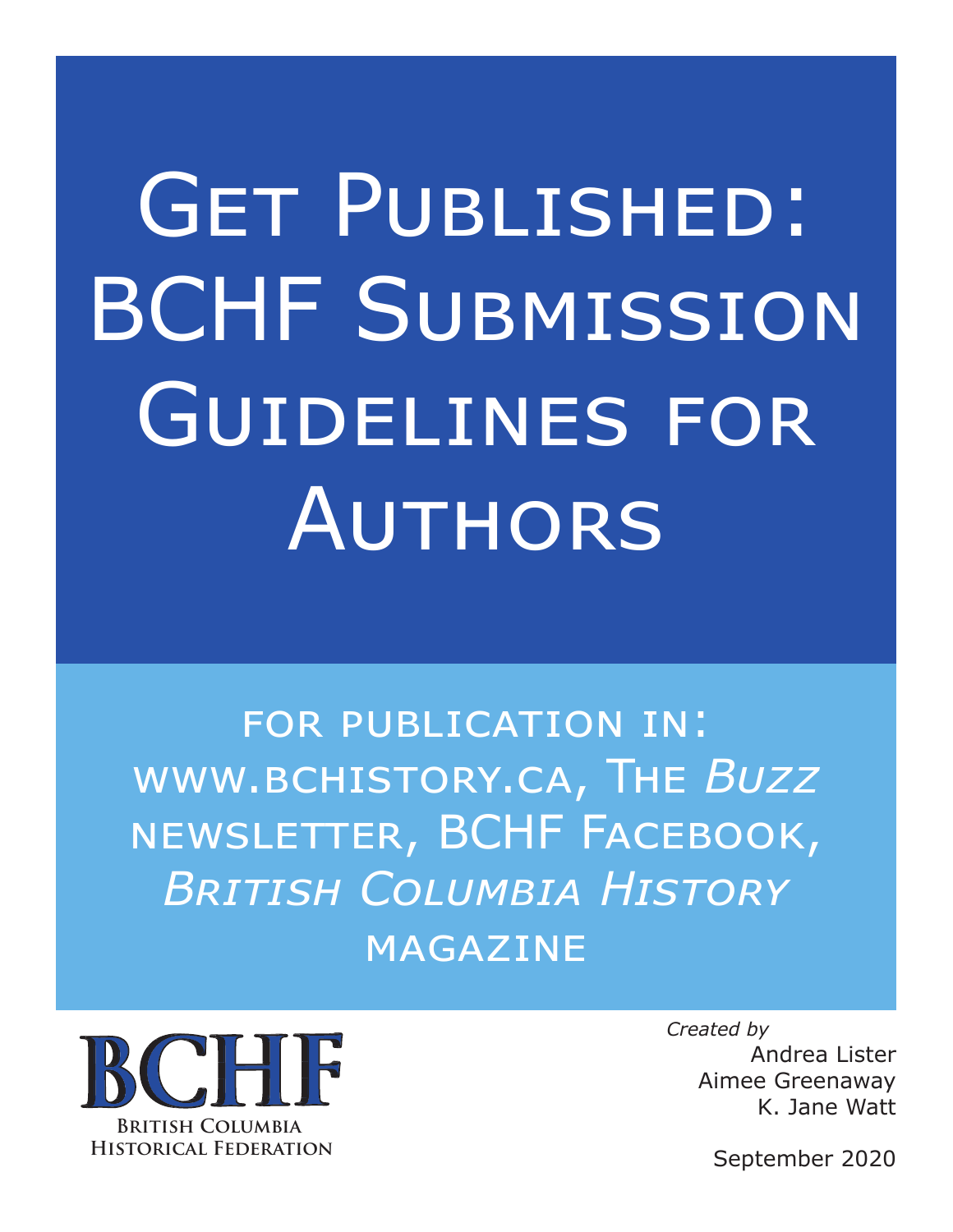## Aspirations

To create publication guidelines that will support authors as they write about the evolving understanding of the history of British Columbia, Canada, and our world.

The checklists are intended to make the publication process easier for authors by ensuring they have everything in place prior to submitting work.

Language is powerful, and the words we use to reference each other are constantly evolving. This guide is a starting place. We encourage authors to expand their knowledge and seek out resources as we respectfully take our cues from the cultural organizations and communities whom we are referencing. This guide will need to be revisited and refreshed often.

#### **Contents** Publish Your Stories 3 Author Guidelines 4 and 2008 1 and 2008 1 and 2008 1 and 2008 1 and 2008 1 and 2008 1 and 2008 1 and 2008 1 and 2008 1 and 2008 1 and 2008 1 and 2008 1 and 2008 1 and 2008 1 and 2008 1 and 2008 1 and 2008 1 and 2008 1 and Regular Sections 5 Legal Information 6 Author Checklist 7 Style Guide 8 Author Resources 9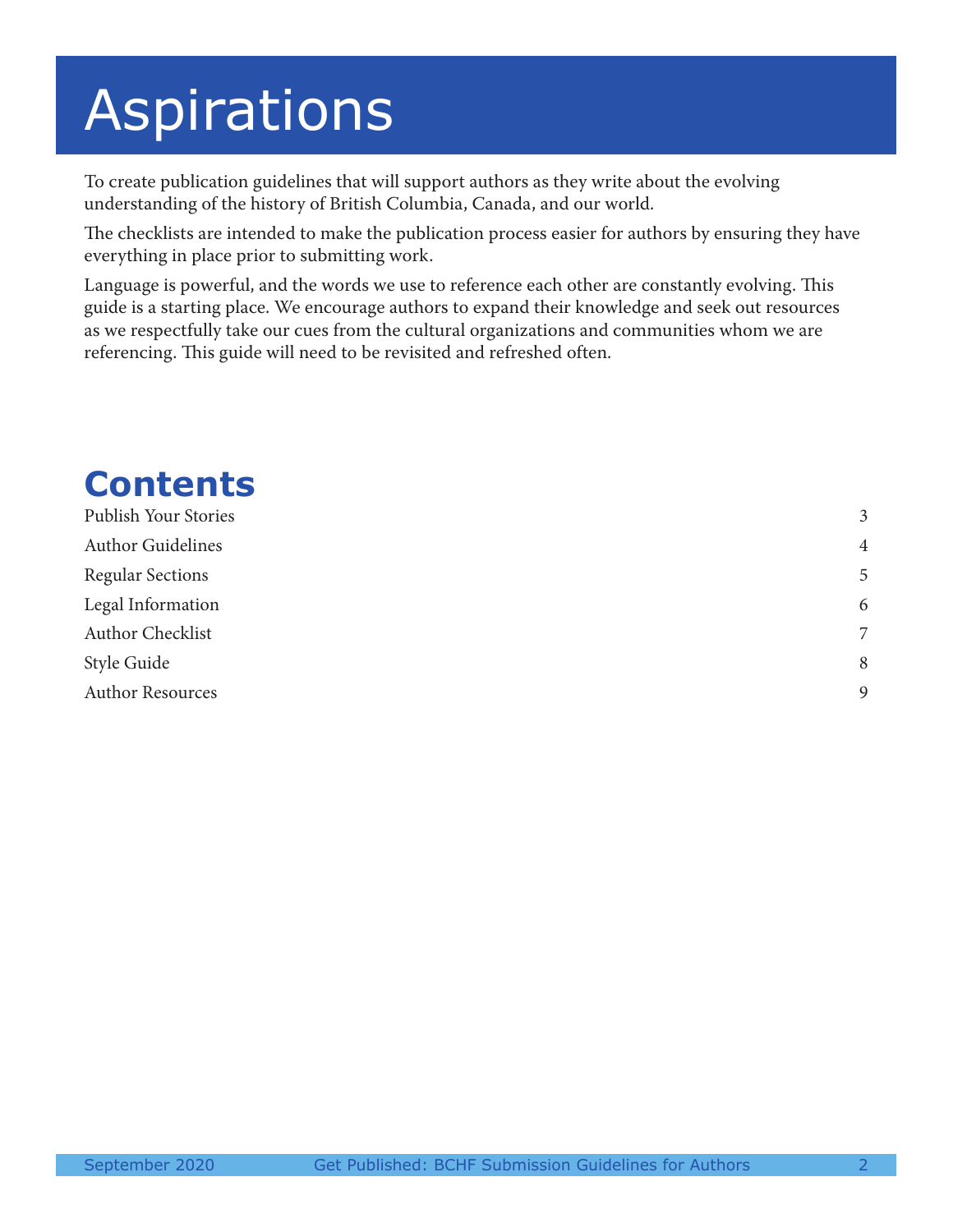### Publish Your Stories

The British Columbia Historical Federation (BCHF) engages the public in the history of the province through multiple channels. Your story may be published in a variety of ways: the BCHF website, the newsletter, the magazine, or the BCHF social media.

#### **Member Stories on our Website**

Stories from BCHF members and partners are shared on the BCHF's website, **www.bchistory.ca**.

Website content is informative, timely and relevant to the field of public history in British Columbia. Upon discretion of the Web Editor, short articles featuring member news, press releases, announcements, and reports are posted. Content may be edited for length, readability and accessibility. Submit to: **webeditor@bchistory.ca**

### **The BUZZ**

The *BUZZ*, the British Columbia Historical Federation newsletter, is a monthly digest of items posted on the BCHF website, and a forum for member societies to publicize news, events and activities. The *BUZZ* is distributed by email to all BCHF members and posted on the BCHF website. Submit to: **greg@bchistory.ca**.

### **Social Media**

The British Columbia Historical Federation's social media channels reflect the organization's values and are safe, respectful, family-friendly spaces for dialogue about British Columbia's history.

#### **Social Media Policy**

The BCHF moderates its social media channels and retains the right to remove comments that are not in line with the organization's values. The BCHF welcomes:

- $\Box$  respectful discussion about British Columbia history and encourages meaningful engagement with it
- $\Box$  Information about recent publications, exhibitions, news and events related to BC's diverse history
- Feedback on recent articles in *British Columbia History* magazine.

### **British Columbia History Magazine**

*British Columbia History* is committed to publishing content that informs, entertains, and connects readers from around the globe to the stories of British Columbia. The editorial team seeks to include untold narratives that expand our understanding of British Columbia's past.

Each spring, a special themed issue of the magazine is published. Information about upcoming themes is posted in the BCHF editorial calendar. The editorial team works with set copy deadlines and finalizes content six months or more in advance of publication.

The editorial team makes every effort to respond to all submission enquiries. Operating with a small part-time staff means that it may take some time for us to get back to you. We appreciate your patience. Refer to the "Author Checklist" on page 7.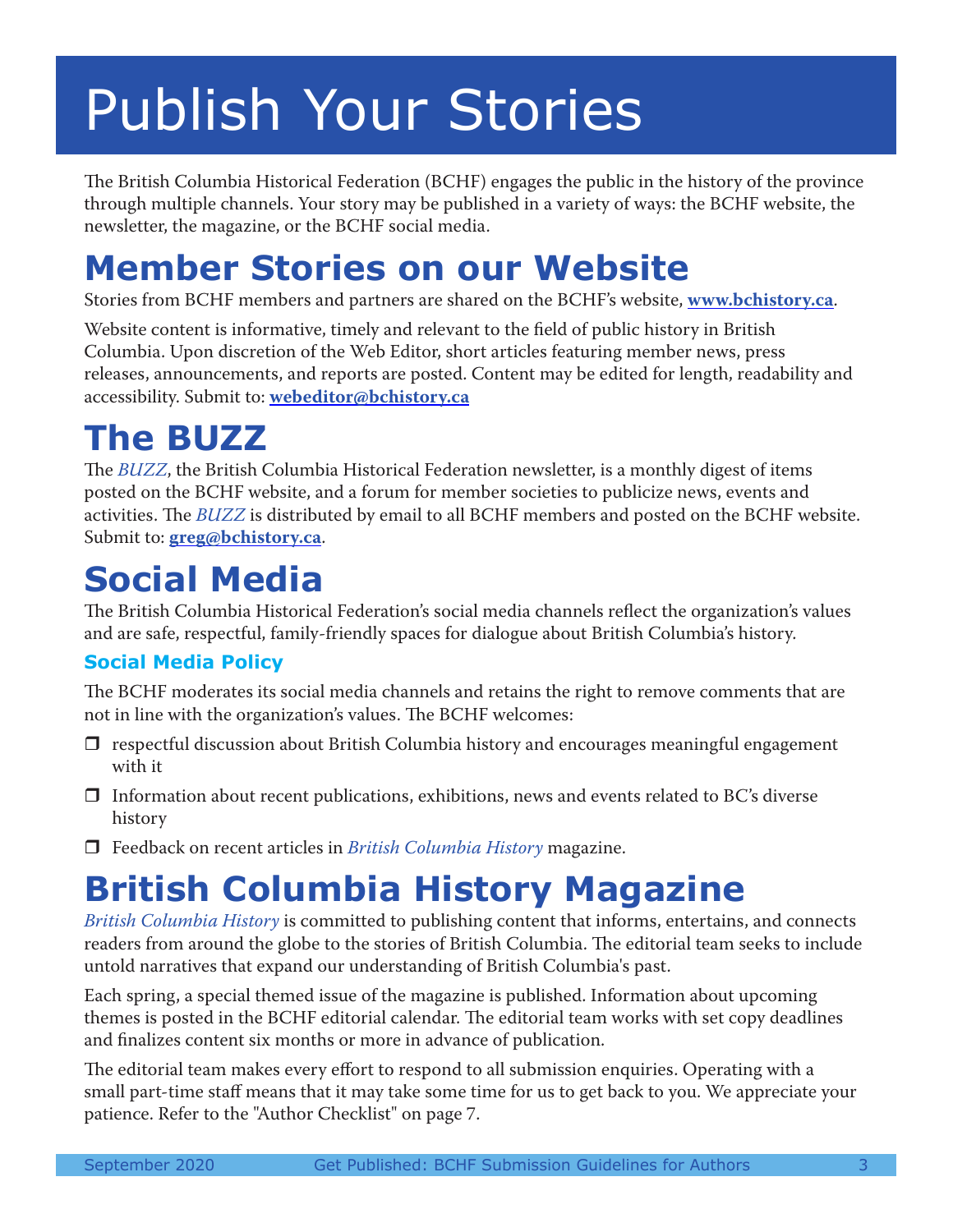### Author Guidelines

*British Columbia History* publishes public histories and welcomes great human stories. These stories are told in a range of modalities: be it a mix of weighty history and lighter stories or a blend of memoir and research. We look for modern takes on stories that make up the province's diverse history; new projects and directions taken by historical not-for-profits and archives. Articles are highlighted through a mix of archival and modern photographs, documents or artworks.

*British Columbia History* strives to publish content about new discoveries. The goal is to bring to life the province's history — and its practices and meanings in the present — by telling timely stories about the past.

*British Columbia History* is for anyone who has an interest in the stories of the province's history. Authors should endeavour to make their writing inclusive and accessible. The magazine strives for an informative and engaging tone that entertains and connects readers of all ages.

### **Note**

Unsolicited manuscripts are not accepted, so please contact the editor with a brief — one or two sentence — outline of your article.

Manuscripts that have been published elsewhere, or are under review for publication elsewhere, will be considered at the editor's discretion.

Editing is conducted in consultation with the authors. The editorial team reserves the right of final sign-off.

### **Content**

The BCHF publishes approximately twenty-five articles each year on topics related to the social, economic, political, intellectual and/or cultural history of British Columbia.

Submissions come from writers, academics, public historians, and professionals from across the province. Submissions may include, but are not limited to, feature-length articles, documentary selections, essays, photo essays, memoirs, and information about new books and media.

Word count for a feature-length article is 1,000–3,000 words, plus a selection of suggested images. Submissions must meet the guidelines for articles and images.

Contact: **bcheditor@bchistory.ca**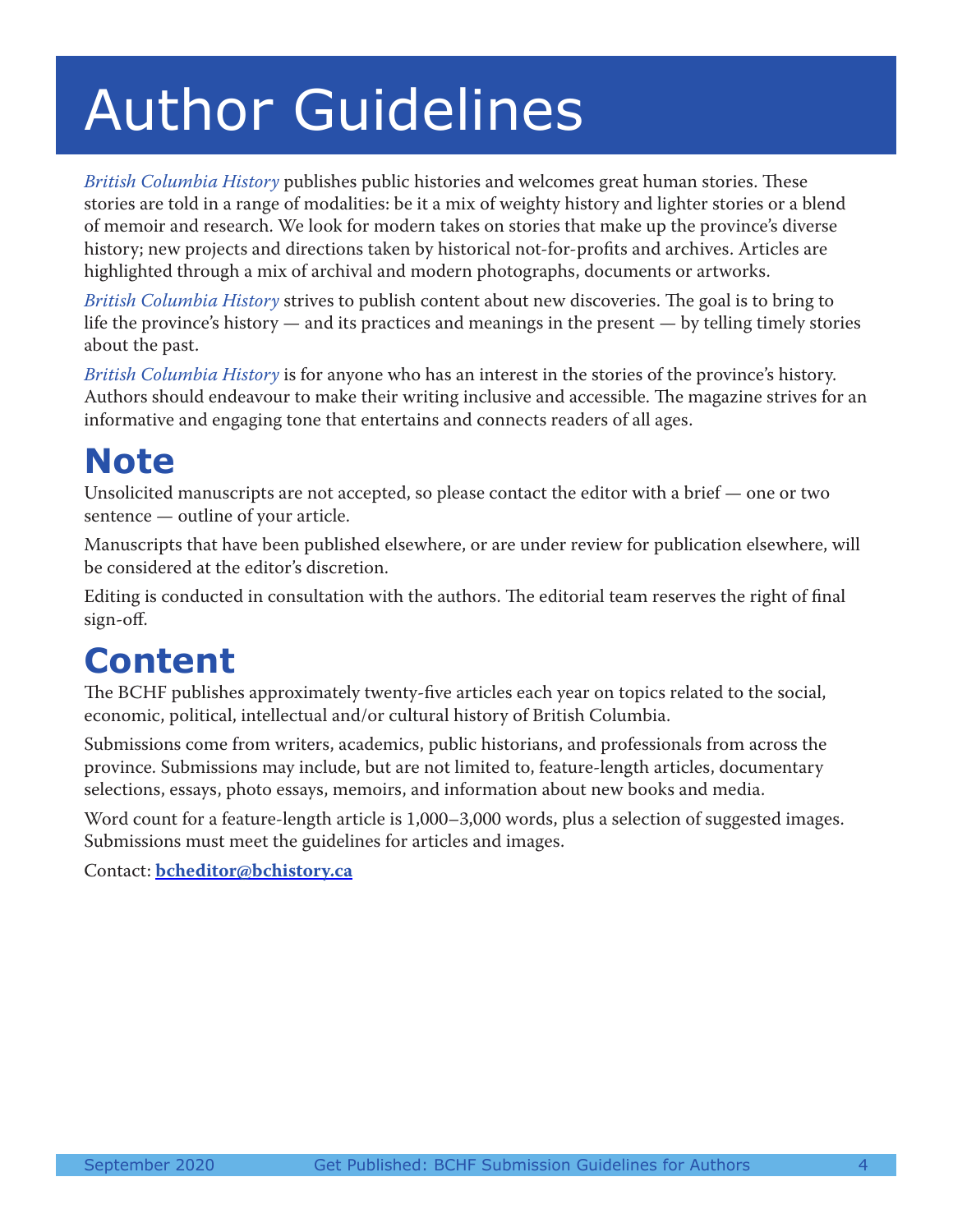### Regular Sections

#### Submissions are welcomed for the following regular sections of *British Columbia History*:

**Archives & Archivists:** Are you an archivist with a story to tell, a primary source to celebrate? Send us your archives-related story about a key fonds/collection or service, new digitization project, upcoming event or other exciting initiative. Word count for this section is 500–600 words plus three images OR up to 900 words plus one or two images. Be sure your submission follows our submission guidelines for articles and images. Contact: **sylvia.stopforth@bchistory.ca**

**Refracting BC History:** Is there a book, exhibit, website, app, article, artwork, video, podcast, or other initiative that showcases BC's public history that others should know about? Send it to us and we may review it in the magazine. "Refracting BC History" is focused on profiling print and digital media that add missing chapters into BC's history that reflect diversity in the province in order to inform readers about new research or ways of thinking about the past.

"Refracting BC History" profiles recent books (traditionally or independently published in the last two years, including non-fiction, historical fiction, creative non-fiction, and children's books), ebooks, websites, articles on BC history, virtual exhibits, videos, podcasts, and apps.

Are you an author or publisher who wishes to submit a book or digital media for consideration to be profiled in "Refracting BC History?" If so, please submit your suggestion along with the following content to column editor Aimee Greenaway at **aimee@bchistory.ca**:

- $\Box$  press releases that we can draw text from
- $\Box$  brief author's biography and quotes in their voice
- $\Box$  relevant links to more in-depth information or interviews
- $\Box$  a high-resolution cover image (minimum 300 dpi in a jpeg format)
- $\Box$  a great photo from the book's interior along with a caption and permission for use

**Stories of Objects:** Do you have an object with a peculiar or noteworthy story in your personal collection? Contact us with your idea and we may publish it in our magazine. "Stories of Objects require one or two photos of the object, along with 300–400 words on what makes the object interesting, meaningful, or unique. Please ensure your submission follows our submission guidelines for articles and images. Contact: **bcheditor@bchistory.ca**

**History in Context:** Show us how times have changed — send a snapshot of an old photograph set in the present context, and your image could appear on the magazine's back page. Include information about where the photo was taken, who/what is depicted, and why the scene is important to you or your community. Please ensure your photo follows our submission guidelines for articles and images. Contact: **bcheditor@bchistory.ca**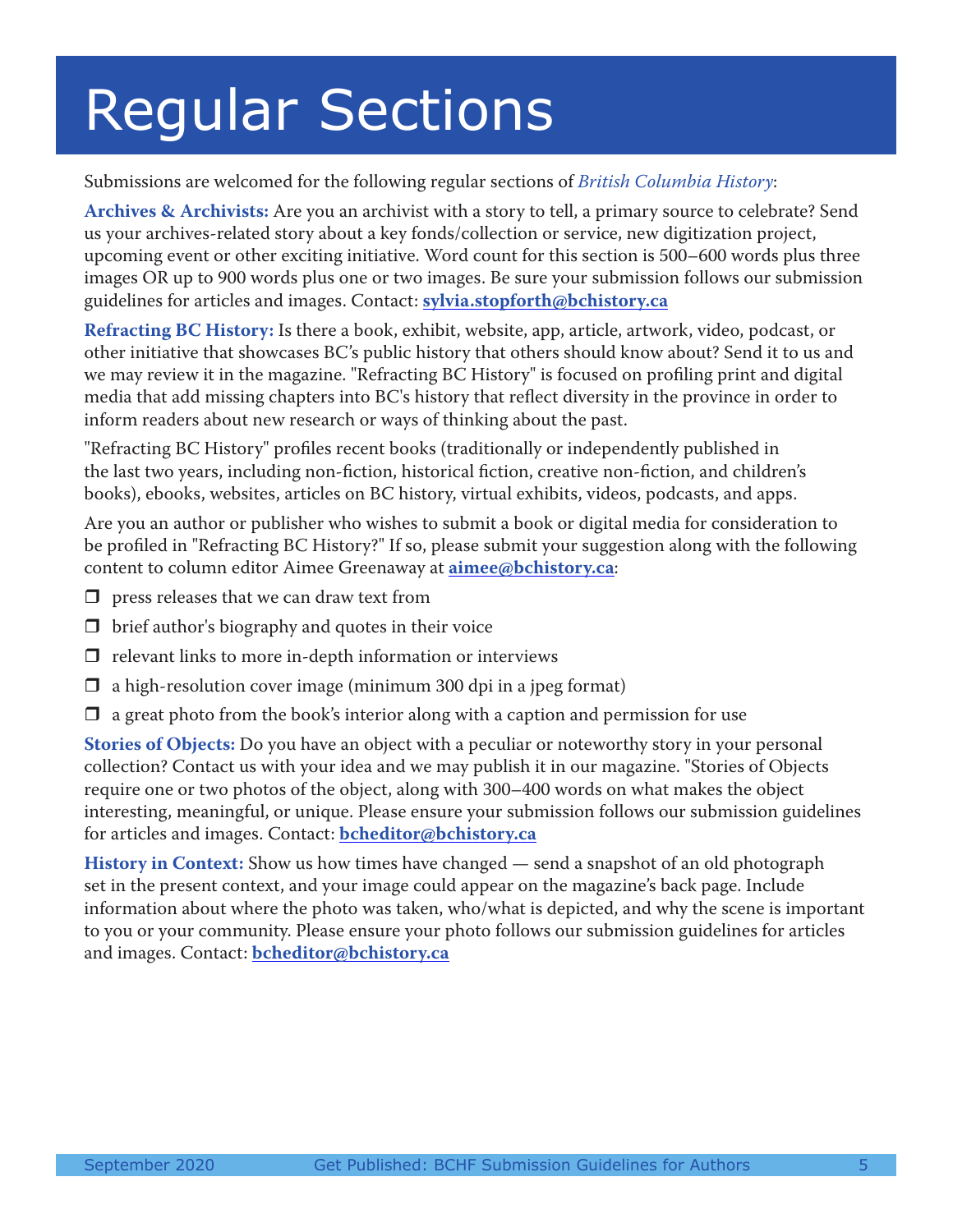# Legal Information

### **Publication Agreement**

When an article has been accepted for publication, the author(s) must sign the British Columbia Historical Federation Publication Agreement. This agreement grants the British Columbia Historical Federation (BCHF) first rights to publish your previously unpublished material in North America, or, if your material has been previously published, it grants the BCHF reprint rights to republish that material with a credit to the original publisher.

The article will be published in *British Columbia History*, which consists of a print version, an electronic version through Zinio, inclusion in the EBSCO Publishing database, an electronic version hosted through a University of British Columbia ("UBC") Library website, and a searchable database available through the UBC Library website, abstracts, and offprints.

The Publication Agreement also grants the BCHF the right to publish your work via print or electronic media without payment or royalty; the right to future publication of your work in print and online; assurances against copyright infringement; and a twelve month exclusivity clause for your work, after which all copyright reverts to the author.

The Publication Agreement will be provided to accepted authors by the editorial team.

#### **Copyright**

The British Columbia Historical Federation (BCHF) is committed to making the stories in *British Columbia History* available to as large a community as possible, without any unwarranted restrictions as to their use. However, the British Columbia Historical Federation does not hold the copyright for the text or images in its publication. As well, the BCHF publishes a mix of public and private material, both published and unpublished, much of which is still protected by copyright.

It is the responsibility of the user to seek permissions from authors and image rights holders to ensure they are not sharing copyrighted material. When you use the resource, credit "*British Columbia History*, issue number, date" and a link to **www.bchistory.ca**.

### **Disclaimer**

The British Columbia Historical Federation assumes no responsibility for statements made by contributors to *British Columbia History* magazine.

Please send all submissions and queries to the editor, bcheditor@bchistory.ca, unless otherwise noted.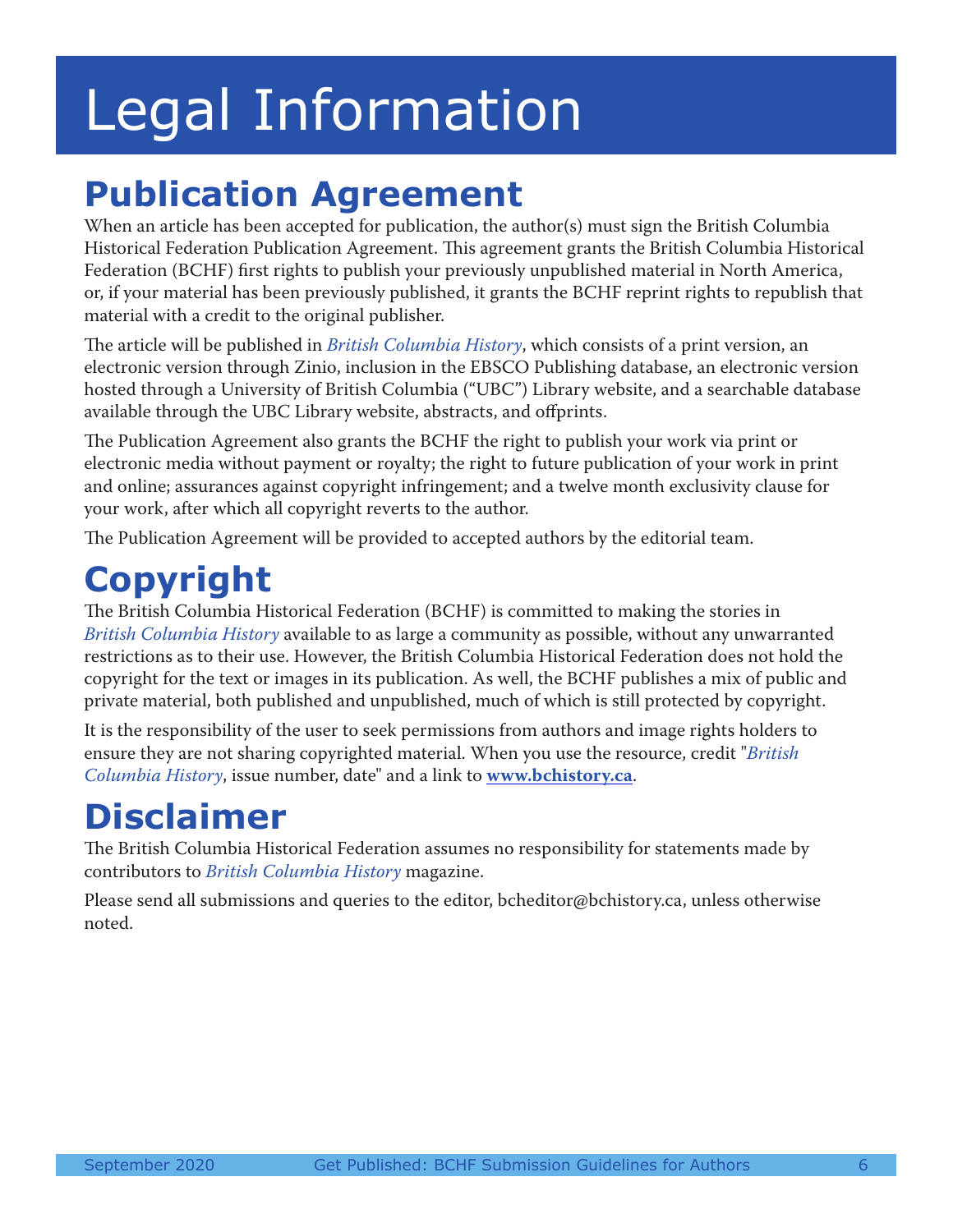# Author Checklist

History is complex and multilayered. *British Columbia History* seeks to illuminate and draw from this complexity in telling great human stories. Here is what we need to support our editorial work:

- $\Box$  Is your word count between 1,000–3,000 words for feature length articles, approximately 500 words for a photo essay or a object with a story, or 200 words for our back cover?
- $\Box$  We need to be able to confirm your main sources, so have you included a list of the top five resources you used to write this article?
- $\Box$  Have you included a scan of any quotations for fact-checking purposes?
- $\Box$  Does your work support a diverse understanding of the province's history by considering perspectives from people typically left out of historical narratives?
- $\Box$  Have you checked your work for the use of outdated terminology and cultural terms and if uncertain, have you reached out? The ways we reference each other are constantly evolving and we need to respectfully take our cues from cultural organizations and from the communities whom we are referencing.
- Does your article conform to the *British Columbia History* "Style Guide" on page 8?
- $\Box$  Have you checked the spellings of all place names and names of individuals and organizations?
- $\Box$  Have you included a two- or three-sentence biographical note about yourself and any other authors, maximum fifty words per biography? Have you included an author's photo?
- $\Box$  Have you included the images and institutional sources for photographs or maps to accompany your article?
- $\Box$  Are your suggested images never-published-before photos that give a fresh perspective on the story?
- $\Box$  Have you sent your images as separate files; not embedded in the Word document? Images should be 300 dpi and in a jpeg format. Try using a file delivery service such as WeSendIt or Dropbox.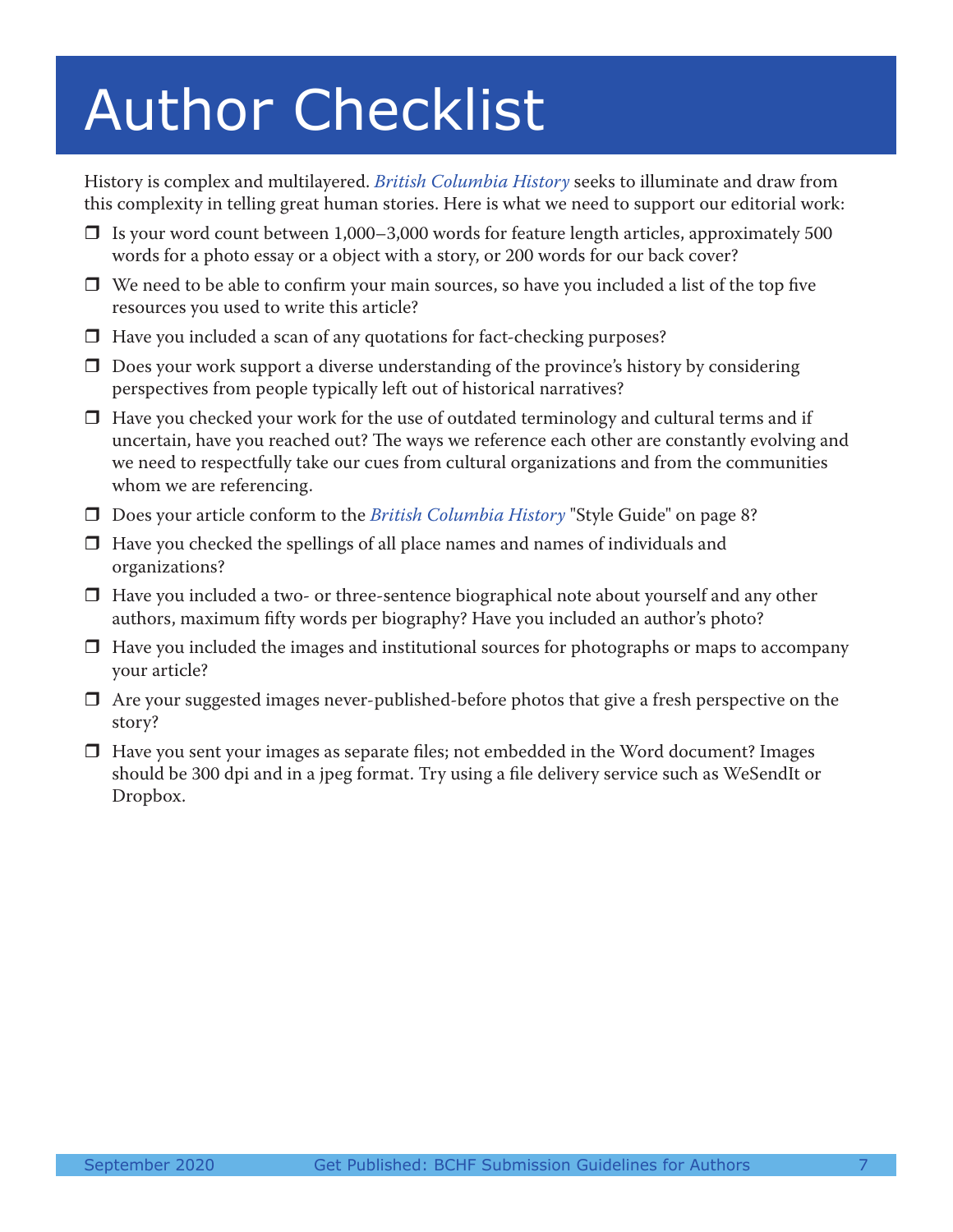# Style Guide

The ways we reference each other are constantly evolving and we need to respectfully take our cues from the communities about whom we are referring. Please reach out to the people you are describing if you are uncertain about current standards.

#### **People**

Indigenous person or Peoples South Asian Canadian person Japanese Canadian, but Japanese-Canadian person Chinese Canadian, but Chinese-Canadian person Inuk (singular), Inuit (plural) Métis person Use capitals for all cultural groups or cultural signifiers: Black, White, European, Caucasian, Nigerian, British Columbian.

#### **Numbers**

August 27, 1876 June 1888 the thirties or the 1930s the '30s and '40s

Time: 1:00 a.m.

Spell out whole numbers up to (and including) one hundred, and use numerals for the rest.

**Money:** spell it out up to and including one hundred, seventy-five cents, fifteen dollars, \$1,000, \$250 million. Provide inflation calculator numbers for current money value in Canadian money. Convert foreign currency to Canadian currency.

**Conversions:** convert feet to metres, Fahrenheit to Celsius etc.: 18-foot (5.5 m)

### **Punctuation**

Use serial comma

Quotations — keep punctuation contained "It's great."

#### **Terms**

First World War and Second World War (not World War I and World War II)

Canadian spelling — refer to *The Canadian Oxford Dictionary*.

### **Bibliographic Form**

*Chicago Manual of Style*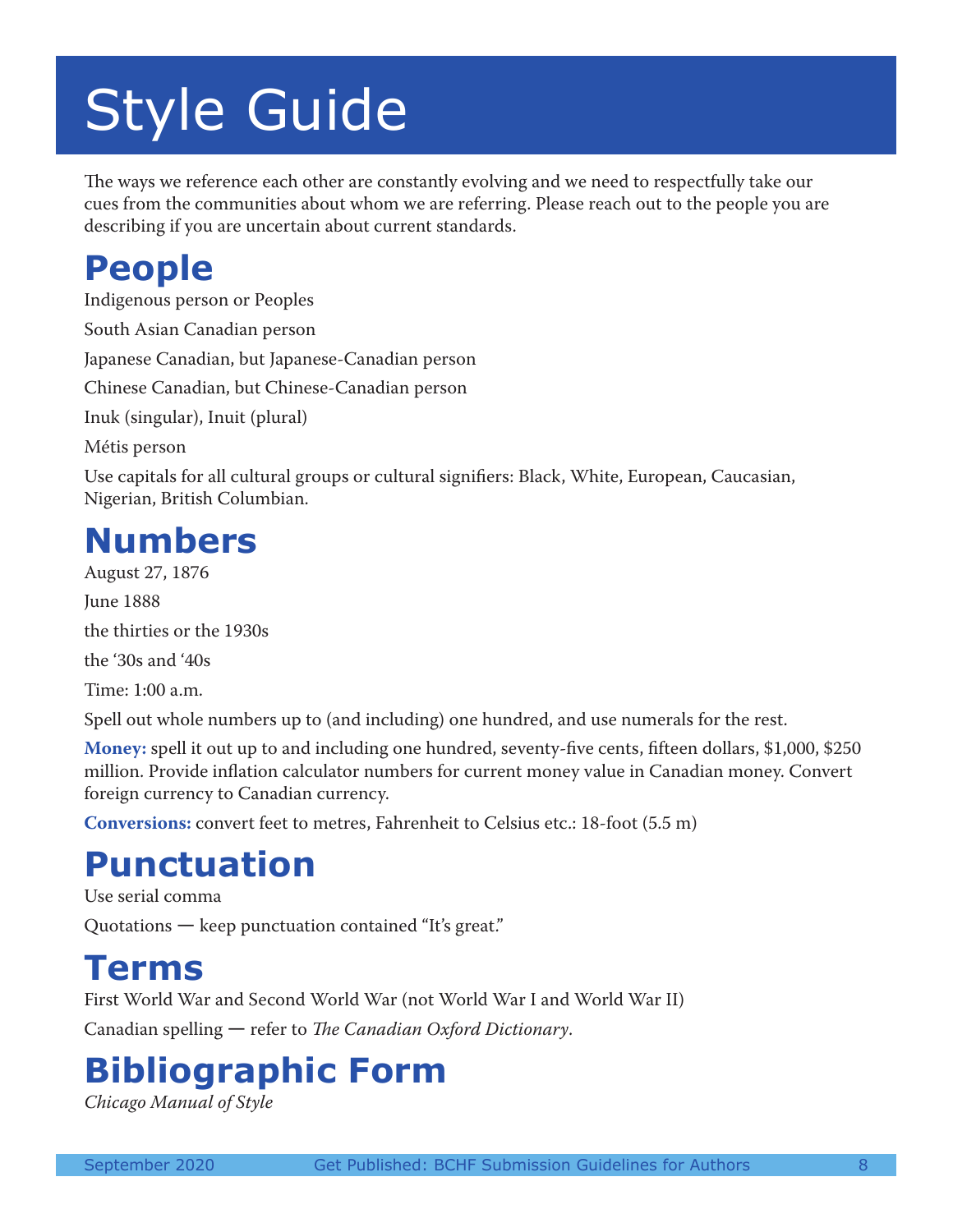### Author Resources

*Indigenous Peoples terminology guidelines for usage*: **www.ictinc.ca/blog/indigenous-peoplesterminology-guidelines-for-usage**

Younging, Gregory. *Elements of Indigenous style: A Guide for Writing By and About Indigenous Peoples*. Brush Education. 2018.

*Indigenous Peoples: Language Guidelines*, University of British Columbia, 2018: **https://assets. brand.ubc.ca/downloads/ubc\_indigenous\_peoples\_language\_guide.pdf**

*Names for BC First Nations in BC*, Xwi7xwa Library at UBC: **https://xwi7xwa-library-10nov2016. sites.olt.ubc.ca/files/2019/09/B.C.Names\_.pdf**

"Ableism in Writing and Everyday Language", *Rabbit with a Red Pen*, July 2, 2020: **https://www. rabbitwitharedpen.com/blog/ableism**

Language Portal of Canada: **www.noslangues-ourlanguages.gc.ca/en**

Chicago Manual of Style Notes and Bibliography: Sample Citation, *Chicago Manual of Style*: **www. chicagomanualofstyle.org/tools\_citationguide/citation-guide-1.html**

The Government of Canada's terminology and linguistic data bank: **https://www.btb.termiumplus. gc.ca/tcdnstyl-chap?lang=eng&lettr=chapsect14&info0=14**